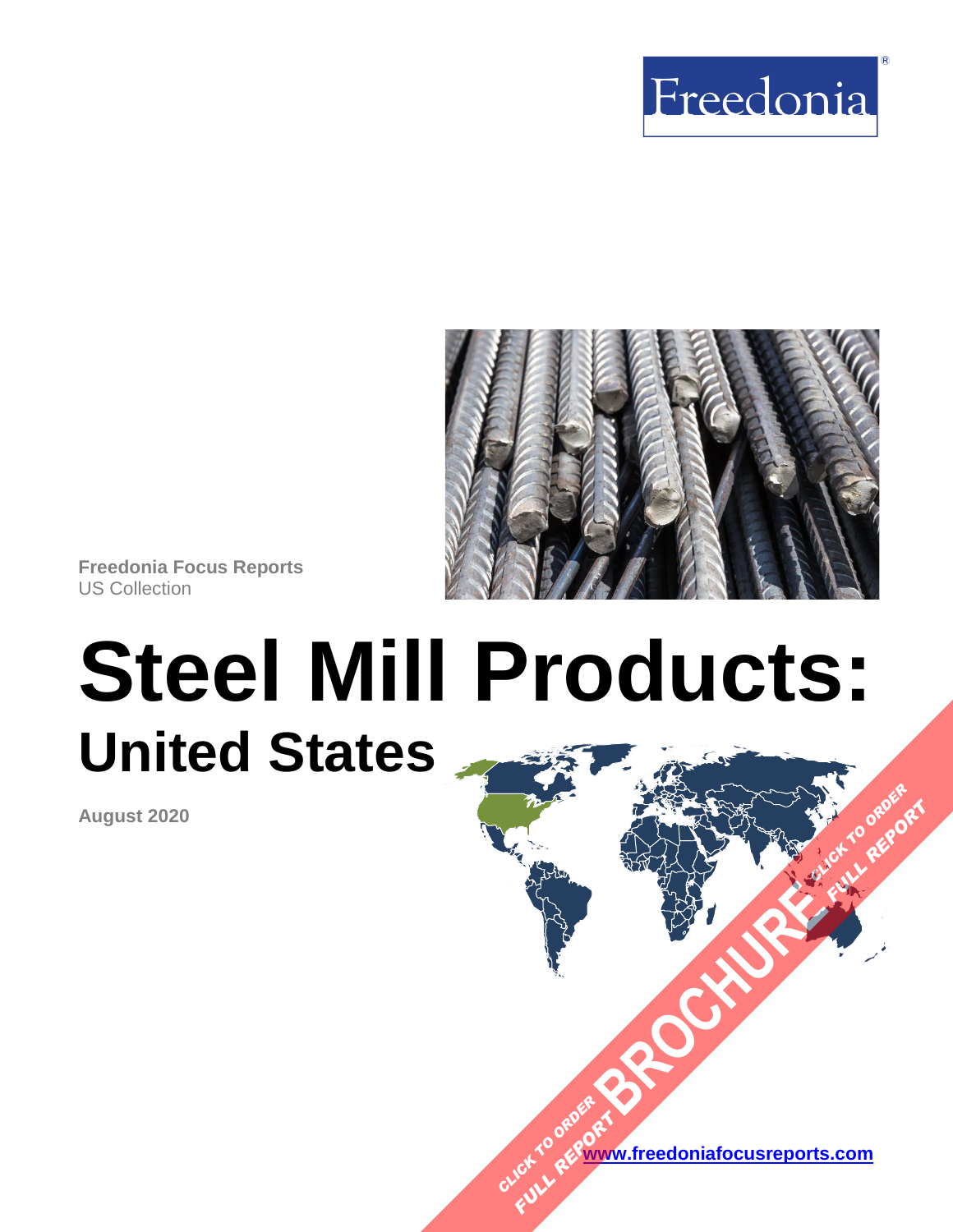# **Table of Contents**

| 1. Highlights                                   | 3              |
|-------------------------------------------------|----------------|
| 2. Market Environment                           | 5              |
| <b>Historical Trends</b>                        | 5              |
| Key Economic Indicators                         | $\overline{7}$ |
| Trade                                           | 8              |
| <b>Material &amp; Production Overview</b>       | 10             |
| 3. Segmentation & Forecasts                     | 12             |
| Products                                        | 12             |
| <b>Hot-Rolled Sheet</b>                         | 15             |
| Hot-Dip Galvanized Sheet & Strip                | 15             |
| <b>Bars</b>                                     | 16             |
| Cold-Rolled Sheet                               | 17             |
| Pipe & Tubing                                   | 18             |
| Plates                                          | 19             |
| <b>Heavy Structural Shapes</b>                  | 20             |
| <b>Other Products</b>                           | 21             |
| Markets                                         | 23             |
| <b>Metal Service Centers &amp; Distributors</b> | 24             |
| Construction                                    | 26             |
| <b>Motor Vehicles</b>                           | 27             |
| <b>Other Markets</b>                            | 29             |
| 4. Industry Structure                           | 31             |
| <b>Industry Characteristics</b>                 | 31             |
| <b>Market Leaders</b>                           | 32             |
| ArcelorMittal                                   | 33             |
| <b>Nucor Corporation</b>                        | 33             |
| <b>United States Steel Corporation</b>          | 34             |
| 5. About This Report                            | 35             |
| Scope                                           | 35             |
| Sources                                         | 36             |
| <b>Industry Codes</b>                           | 36             |
| Freedonia Methodology                           | 36             |
| Resources                                       | 38             |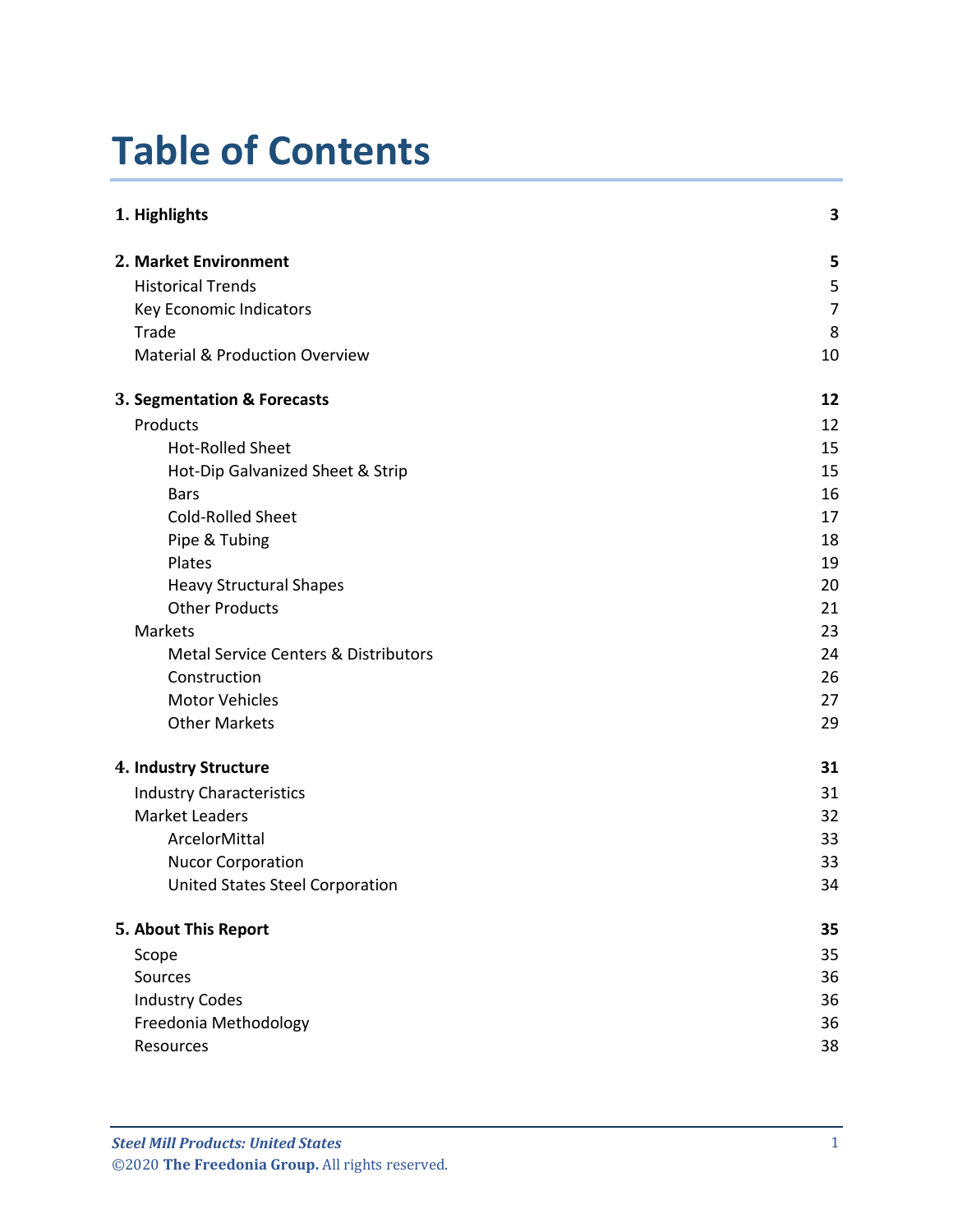# **List of Tables & Figures**

| Figure 1   Key Trends in US Steel Mill Products Demand, 2019 - 2024              | 3              |
|----------------------------------------------------------------------------------|----------------|
| Figure 2   US Steel Mill Products Demand Trends, 2009 - 2019                     | 5              |
| Figure 3   US Steel Mill Products Shipments Trends, 2009 - 2019                  | 6              |
| Table 1   Key Indicators for US Steel Mill Products Demand, 2009 - 2024          | $\overline{7}$ |
| Figure 4   US Steel Mill Products Trade, 2009 - 2019 (000 m tons)                | 8              |
| Table 2   US Steel Mill Products Trade, 2009 - 2019 (000 m tons)                 | 8              |
| Figure 5   US Steel Mill Products Trade, 2009 - 2019 (US\$ mil)                  | 9              |
| Table 3   US Steel Mill Products Trade, 2009 - 2019 (US\$ mil)                   | 9              |
| Figure 6   US Steel Mill Products Demand by Product, 2009 - 2024 (mil m tons)    | 12             |
| Table 4   US Steel Mill Products Demand by Product, 2009 - 2024 (000 m tons)     | 12             |
| Figure 7   US Steel Mill Products Demand by Product, 2009 - 2024 (%)             | 13             |
| Figure 8   US Steel Mill Products Volume & Value Demand, 2009 - 2024             | 14             |
| Table 5   US Steel Mill Products Demand & Shipments, 2009 - 2024 (US\$ bil)      | 14             |
| Figure 9   US Steel Mill Products Demand by Market, 2009 - 2024 (mil m tons)     | 23             |
| Table 6   US Steel Mill Products Demand by Market, 2009 - 2024 (000 m tons)      | 23             |
| Figure 10   US Steel Mill Products Demand by Market, 2009 - 2024 (%)             | 24             |
| Figure 11   US Metal Service Centers & Distributors Market Demand w/ Durable     |                |
| Goods Shipments, 2009 - 2024                                                     | 25             |
| Figure 12   US Construction Market Steel Mill Products Demand w/ Construction    |                |
| Expenditures, 2009 - 2024                                                        | 26             |
| Figure 13   US Motor Vehicles Market Steel Mill Products Demand w/ Motor Vehicle |                |
| Production, 2009 - 2024                                                          | 28             |
| Table 7   Leading Suppliers to the US Steel Mill Products Market by Production   |                |
| Technology                                                                       | 32             |
| Table 8   NAICS & SIC Codes Related to Steel Mill Products                       | 36             |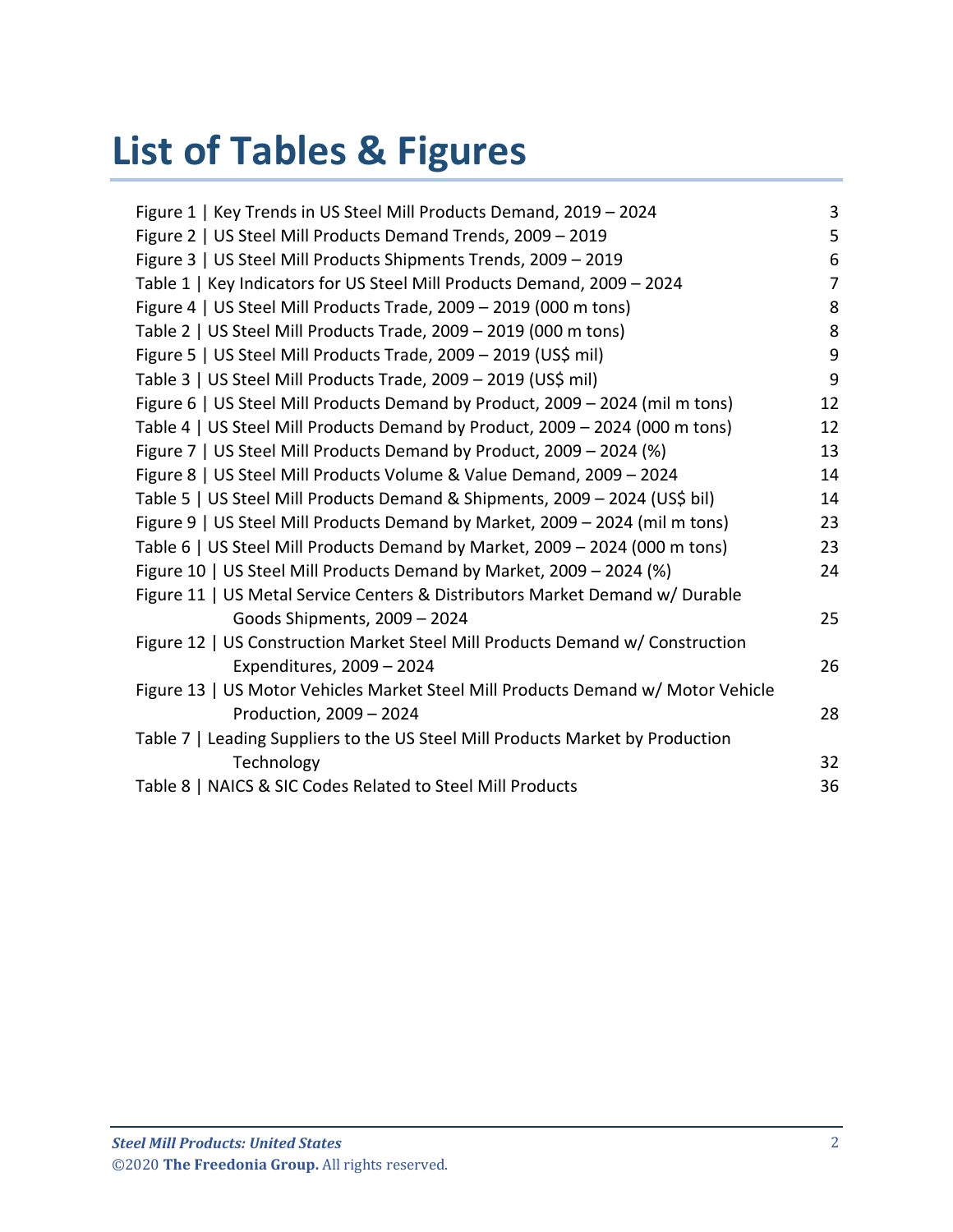# <span id="page-3-0"></span>**About This Report**

# <span id="page-3-1"></span>**Scope**

This report forecasts for 2020 and 2024 US steel mill products demand and shipments in metric tons and nominal US dollars at the manufacturer level. Total demand in metric tons is segmented by product in terms of:

- hot-rolled sheet
- hot-dip galvanized sheet and strip
- bars
- cold-rolled sheet
- pipe and tubing
- plates
- heavy structural shapes
- other products such as rails, tin mill products, and wire rods

Total demand in metric tons is also segmented by market as follows:

- metal service centers and distributors
- construction
- motor vehicles
- other markets such as appliances, packaging, and energy

To illustrate historical trends, total demand, total shipments, trade in metric tons and nominal dollars, and the various demand segments in metric tons are provided in annual series from 2009 to 2019.

This report encompasses demand and shipments of steel mill products, as opposed to crude steel. To avoid double counting among the various segments, reported volumes of hot-rolled sheet exclude those quantities further processed via cold-rolling and/or hot-dip galvanizing. Likewise, volumes of cold-rolled sheet do not include galvanized types or tin mill products (as they are included in other segments). Finally, reported volumes of sheet and plate exclude those quantities used to fabricate pipe and tubing. Re-exports of steel mill products are excluded from demand and trade figures.

Key macroeconomic indicators are also provided with quantified trends. Other various topics, including profiles of pertinent leading companies, are covered in this report. A full outline of report items by page is available in the Table of Contents.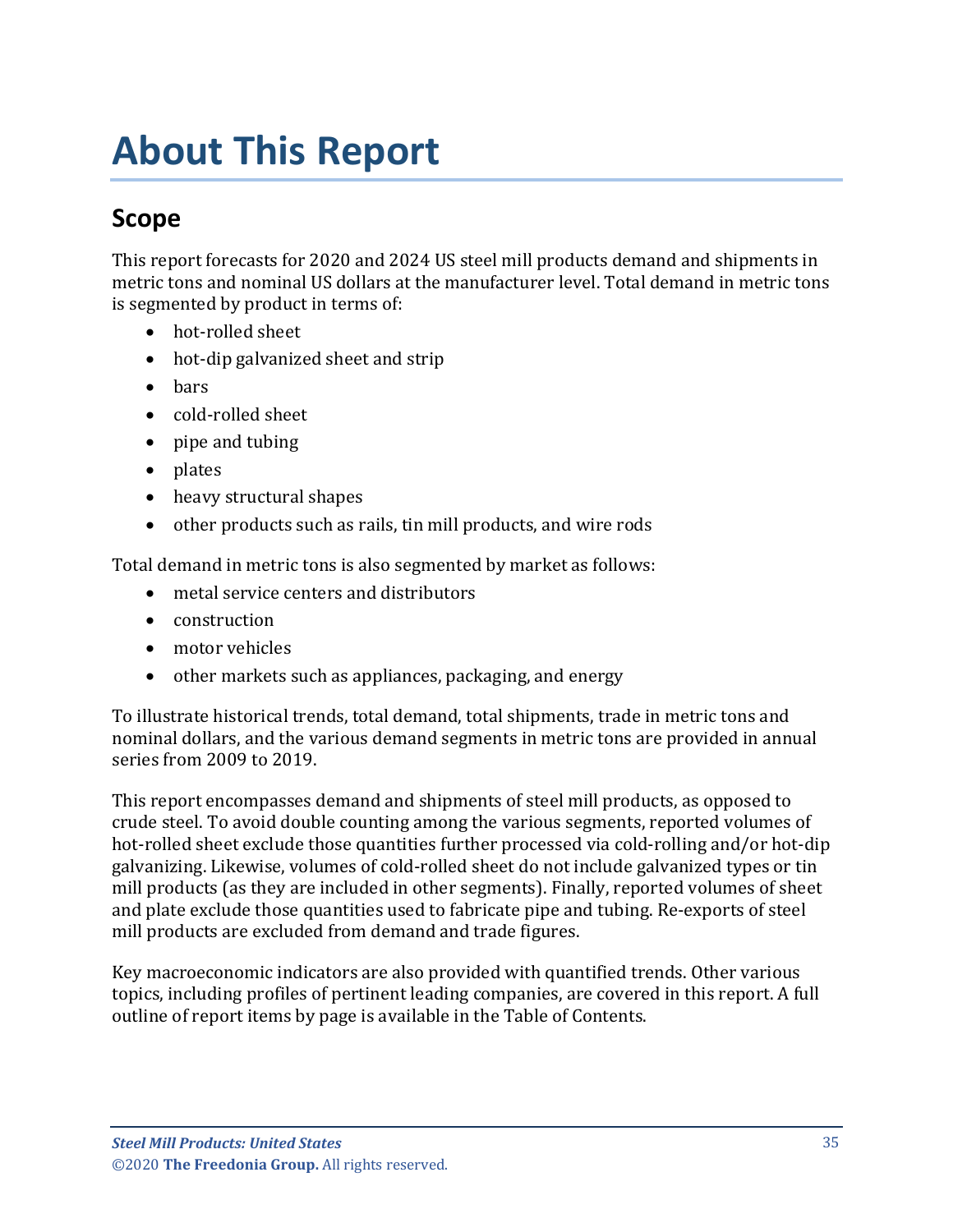## <span id="page-4-0"></span>**Sources**

*Steel Mill Products: United States* (FF65013) represents the synthesis and analysis of data from various secondary, macroeconomic, and demographic sources, such as:

- firms participating in the industry, and their suppliers and customers
- government/public agencies
- intergovernmental organizations
- trade associations and their publications
- the business and trade press
- indicator forecasts by The Freedonia Group
- the findings of other reports and studies by The Freedonia Group

Specific sources and additional resources are listed in the Resources section of this publication for reference and to facilitate further research.

# <span id="page-4-1"></span>**Industry Codes**

<span id="page-4-3"></span>

| <b>NAICS/SCIAN 2017</b><br>North American Industry Classification System |                                                                    | <b>SIC</b>                                |                                                                          |
|--------------------------------------------------------------------------|--------------------------------------------------------------------|-------------------------------------------|--------------------------------------------------------------------------|
|                                                                          |                                                                    | <b>Standard Industrial Classification</b> |                                                                          |
| 331110                                                                   | Iron and Steel Mills and Ferroalloy<br>Manufacturing               | 3312                                      | Steel Works, Blast Furnaces (Including Coke<br>Ovens), and Rolling Mills |
| 331210                                                                   | Iron and Steel Pipe and Tube Manufacturing<br>from Purchased Steel | 3313                                      | Electrometallurgical Products, Except Steel                              |
| 331221                                                                   | Rolled Steel Shape Manufacturing                                   | 3315                                      | Steel Wiredrawing and Steel Nails and Spikes                             |
| 331222                                                                   | <b>Steel Wire Drawing</b>                                          | 3316                                      | Cold-Rolled Steel Sheet, Strip, and Bars                                 |
|                                                                          |                                                                    | 3317                                      | Steel Pipe and Tubes                                                     |

Source: US Census Bureau

# <span id="page-4-2"></span>**Freedonia Methodology**

The Freedonia Group, a subsidiary of MarketResearch.com, has been in business for more than 30 years and in that time has developed a comprehensive approach to data analysis that takes into account the variety of industries covered and the evolving needs of our customers.

Every industry presents different challenges in market sizing and forecasting, and this requires flexibility in methodology and approach. Freedonia methodology integrates a variety of quantitative and qualitative techniques to present the best overall picture of a market's current position as well as its future outlook: When published data are available, we make sure they are correct and representative of reality. We understand that published data often have flaws either in scope or quality, and adjustments are made accordingly.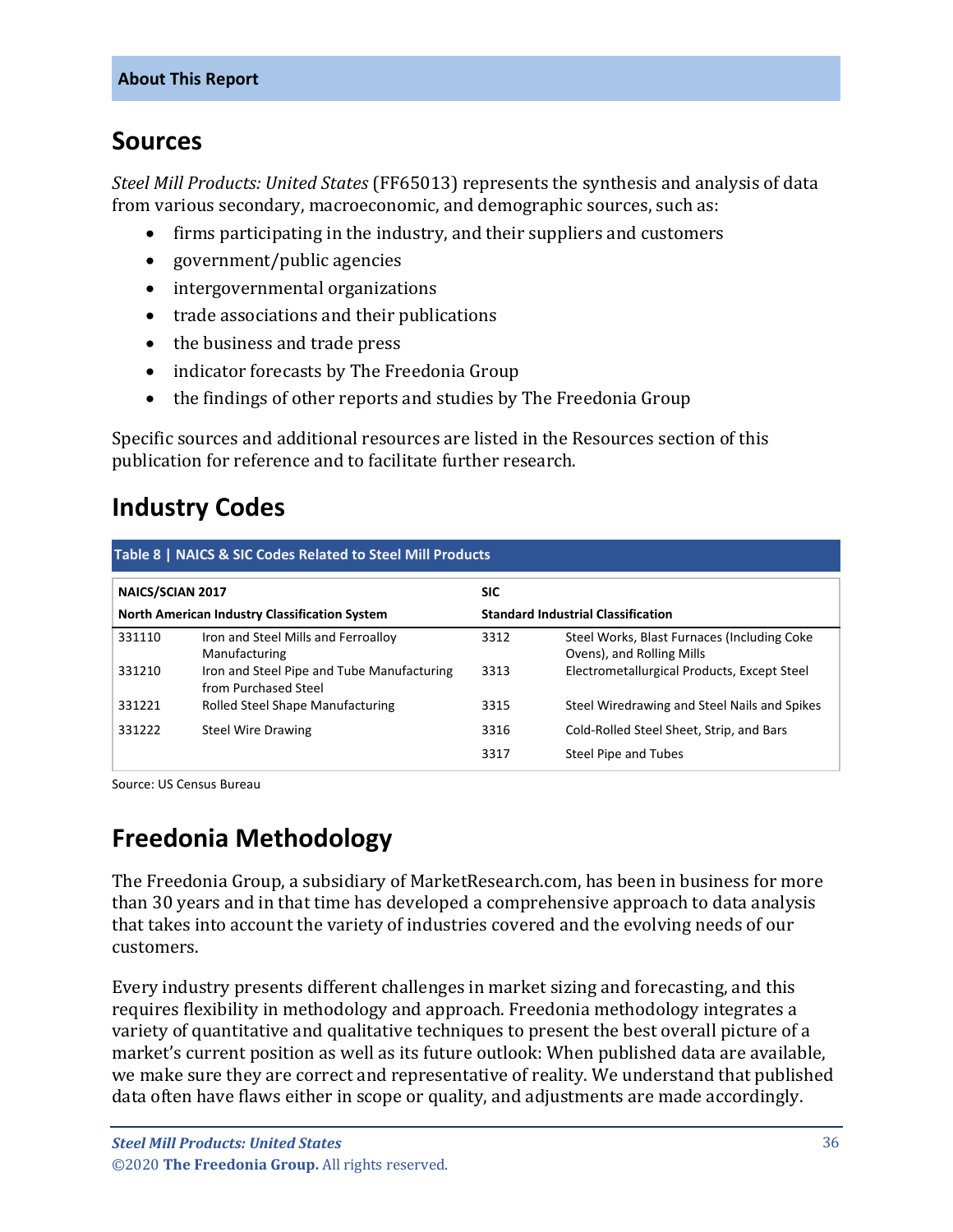#### **About This Report**

Where no data are available, we use various methodologies to develop market sizing (both top-down and bottom-up) and then triangulate those results to come up with the most accurate data series possible. Regardless of approach, we also talk to industry participants to verify both historical perspective and future growth opportunities.

Methods used in the preparation of Freedonia market research include, but are not limited to, the following activities: comprehensive data mining and evaluation, primary research, consensus forecasting and analysis, ratio analysis using key indicators, regression analysis, end use growth indices and intensity factors, purchase power parity adjustments for global data, consumer and end user surveys, market share and corporate sales analysis, product lifespan analysis, product or market life cycle analysis, graphical data modeling, long-term historical trend analysis, bottom-up and top-down demand modeling, and comparative market size ranking.

Freedonia quantifies trends in various measures of growth and volatility. Growth (or decline) expressed as an average annual growth rate (AAGR) is the least squares growth rate, which takes into account all available datapoints over a period. The volatility of datapoints around a least squares growth trend over time is expressed via the coefficient of determination, or  $r^2$ . The most stable data series relative to the trend carries an  $r^2$  value of 1.0; the most volatile – 0.0. Growth calculated as a compound annual growth rate (CAGR) employs, by definition, only the first and last datapoints over a period. The CAGR is used to describe forecast growth, defined as the expected trend beginning in the base year and ending in the forecast year. Readers are encouraged to consider historical volatility when assessing particular annual values along the forecast trend, including in the forecast year.

# **Copyright & Licensing**

The full report is protected by copyright laws of the United States of America and international treaties. The entire contents of the publication are copyrighted by The Freedonia Group.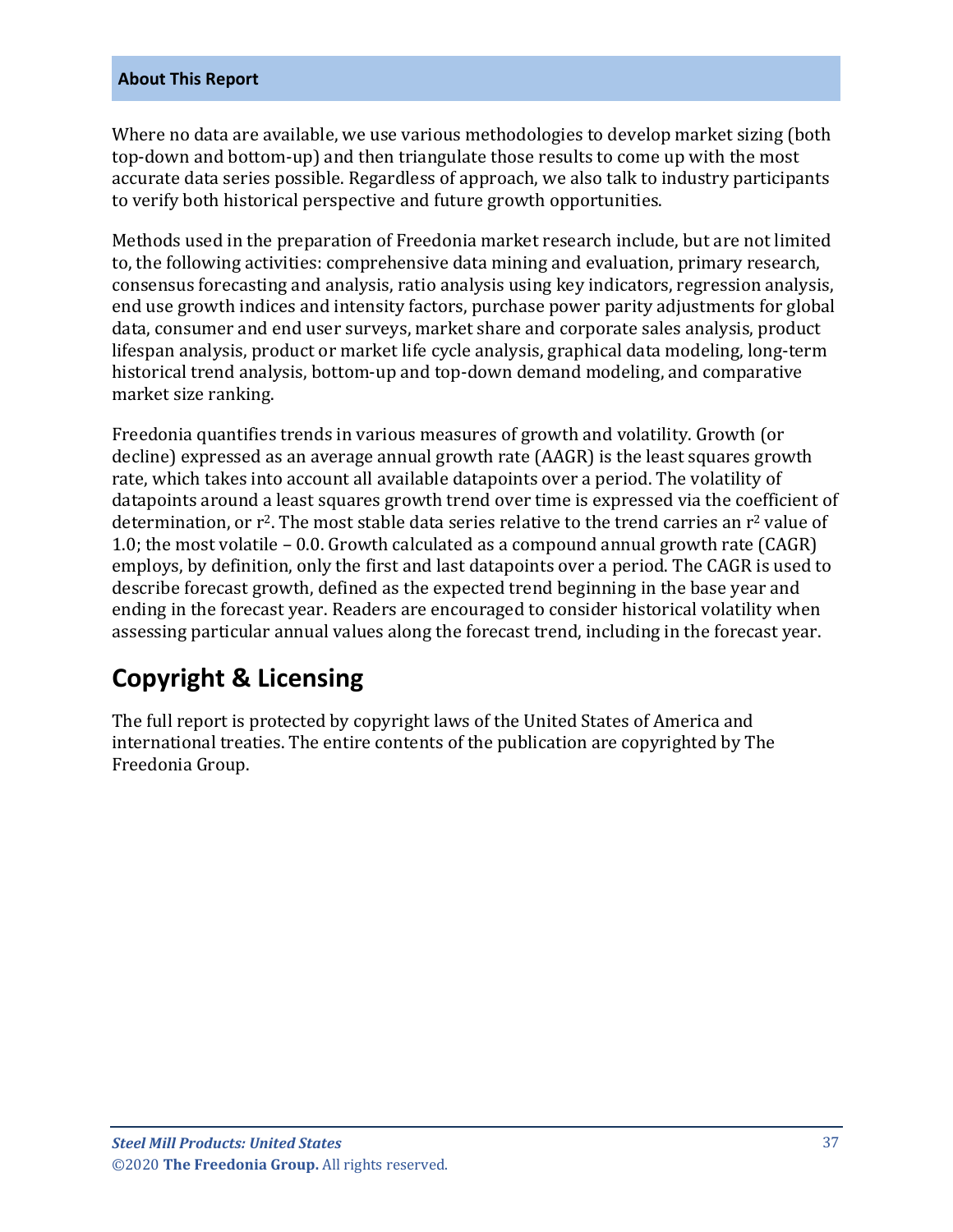### <span id="page-6-0"></span>**Resources**

#### **The Freedonia Group**

### **[Freedonia Industry Studies](http://www.freedoniagroup.com/Home.aspx?ReferrerId=FL-Focus)**

 *[Building Envelope in North America](http://www.freedoniagroup.com/DocumentDetails.aspx?ReferrerId=FL-FOCUS&studyid=3725) [Global Construction Aggregates](http://www.freedoniagroup.com/DocumentDetails.aspx?ReferrerId=FL-FOCUS&studyid=3742) [Global Construction Machinery](http://www.freedoniagroup.com/DocumentDetails.aspx?ReferrerId=FL-FOCUS&studyid=3728) [Global Drywall & Building Plaster](http://www.freedoniagroup.com/DocumentDetails.aspx?ReferrerId=FL-FOCUS&studyid=3768) [Global Machine Tools](http://www.freedoniagroup.com/DocumentDetails.aspx?ReferrerId=FL-FOCUS&studyid=3806) [Pipe: Products & Markets](http://www.freedoniagroup.com/DocumentDetails.aspx?ReferrerId=FL-FOCUS&studyid=3675) [Roofing](http://www.freedoniagroup.com/DocumentDetails.aspx?ReferrerId=FL-FOCUS&studyid=3743)*

#### **[Freedonia Focus Reports](https://www.freedoniafocusreports.com/redirect.asp?progid=89534&url=/)**

 *[Aluminum: United States](https://www.freedoniafocusreports.com/Aluminum-United-States-FF65010/?progid=89534) [Cobalt: United States](https://www.freedoniafocusreports.com/Cobalt-United-States-FF65034/?progid=89534) [Construction: United States](https://www.freedoniafocusreports.com/Construction-United-States-FF60054/?progid=89534) [Commercial Building Construction: United States](https://www.freedoniafocusreports.com/Commercial-Building-Construction-United-States-FF60032/?progid=89534) [Copper Pipe: United States](https://www.freedoniafocusreports.com/Copper-Pipe-United-States-FF60018/?progid=89534) [Fabricated Metal Products: United States](https://www.freedoniafocusreports.com/Fabricated-Metal-Products-United-States-FF70027/?progid=89534) [Industrial Castings: United States](https://www.freedoniafocusreports.com/Industrial-Castings-United-States-FF65026/?progid=89534) [Industrial Silica Sand: United States](https://www.freedoniafocusreports.com/Industrial-Silica-Sand-United-States-FF65031/?progid=89534) [Manufacturing: United States](https://www.freedoniafocusreports.com/Manufacturing-United-States-FF70032/?progid=89534) [Metal Stampings: United States](https://www.freedoniafocusreports.com/Metal-Stampings-United-States-FF70014/?progid=89534) [Refractories: United States](https://www.freedoniafocusreports.com/Refractories-United-States-FF60037/?progid=89534) [Sheet Metal: United States](https://www.freedoniafocusreports.com/Sheet-Metal-United-States-FF70016/?progid=89534) [Titanium: United States](https://www.freedoniafocusreports.com/Titanium-United-States-FF65014/?progid=89534) [Zinc: United States](https://www.freedoniafocusreports.com/Zinc-United-States-FF65015/?progid=89534)* **[Freedonia Custom Research](http://www.freedoniagroup.com/CustomResearch.aspx?ReferrerId=FL-Focus)**

### **Trade Publications**

*American Metal Market Automotive News Metal Bulletin Metal Center News Steel Times International*

### **Agencies & Associations**

American Institute for International Steel American Iron and Steel Institute Association for Iron & Steel Technology